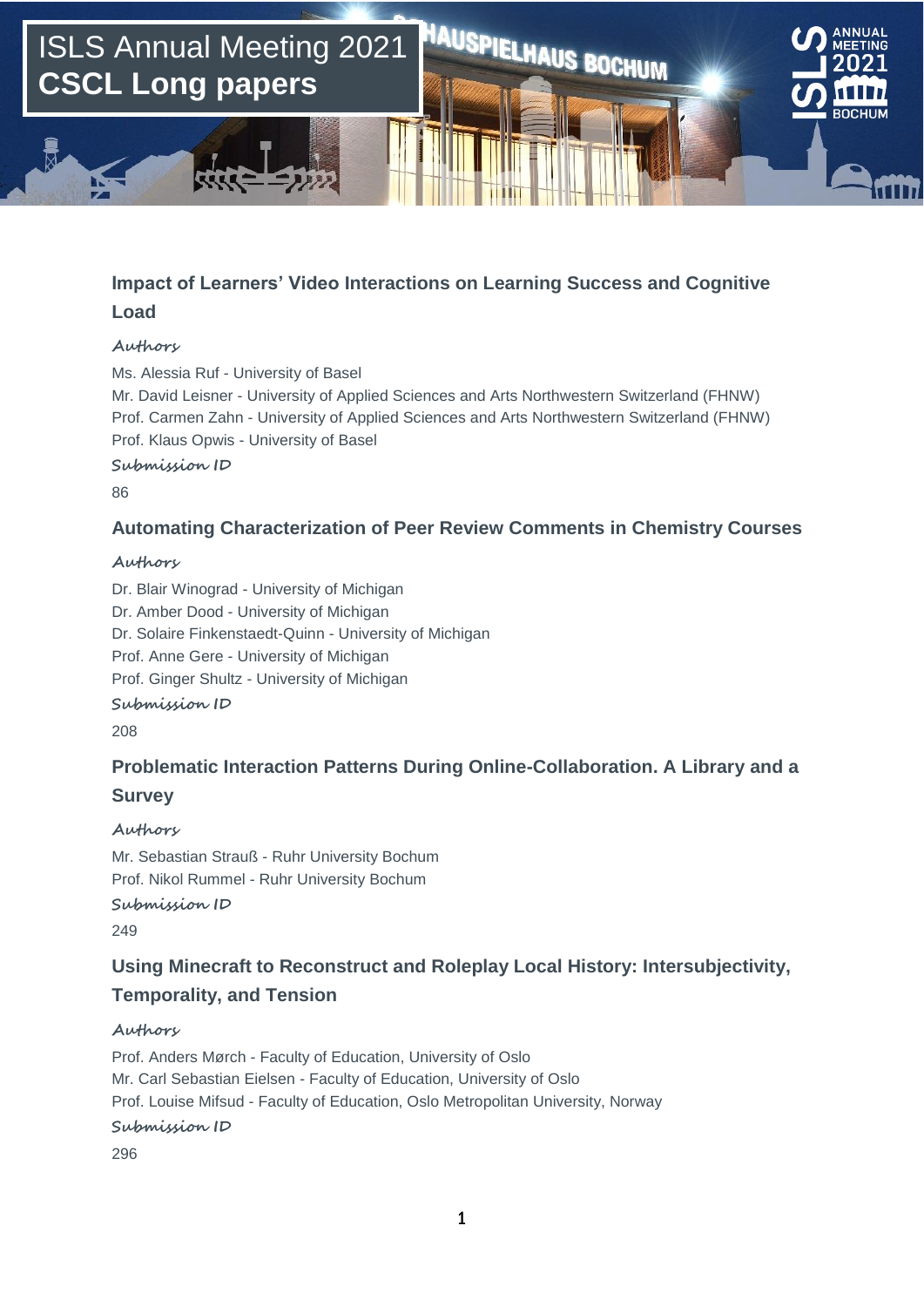# **Analysing teacher learning in online networks: An outline for methodological decision-making**

### **Authors**

Dr. Nick Kelly - Queensland University of Technology Dr. Jen Scott Curwood - The university of Sydney Dr. Kate Thompson - Queensland University of Technology, Prof. Peter Reimann - The university of Sydney Dr. Fredrik Mørk Røkenes - Norwegian University of Science and Technology **Submission ID**

#### 333

## **Towards Asynchronous Data Science Invention Activities at Scale**

#### **Authors**

Mr. Rafael Shalala - Technion, Israel Institute of Technology Dr. Ofra Amir - Technion, Israel Institute of Technology Prof. Ido Roll - Technion, Israel Institute of Technology **Submission ID**

#### 393

# **My Partner was a Good Partner: Investigating the Relationship between Dialogue Acts and Satisfaction among Middle School Computer Science Learners**

#### **Authors**

Ms. Gloria Katuka - University of Florida Mr. Richard Bex - University of Florida Dr. Mehmet Celepkolu - University of Florida Dr. Kristy Boyer - University of Florida Dr. Eric Wiebe - North Carolina State University Dr. Bradford Mott - North Carolina State University Dr. James Lester - North Carolina State University **Submission ID**

402

## **Teacher support of emergent shared regulation for dynamic collaborative inquiry**

#### **Authors**

Ms. Simona Pesaresi - University at Albany SUNY Prof. Jianwei Zhang - University at Albany SUNY **Submission ID**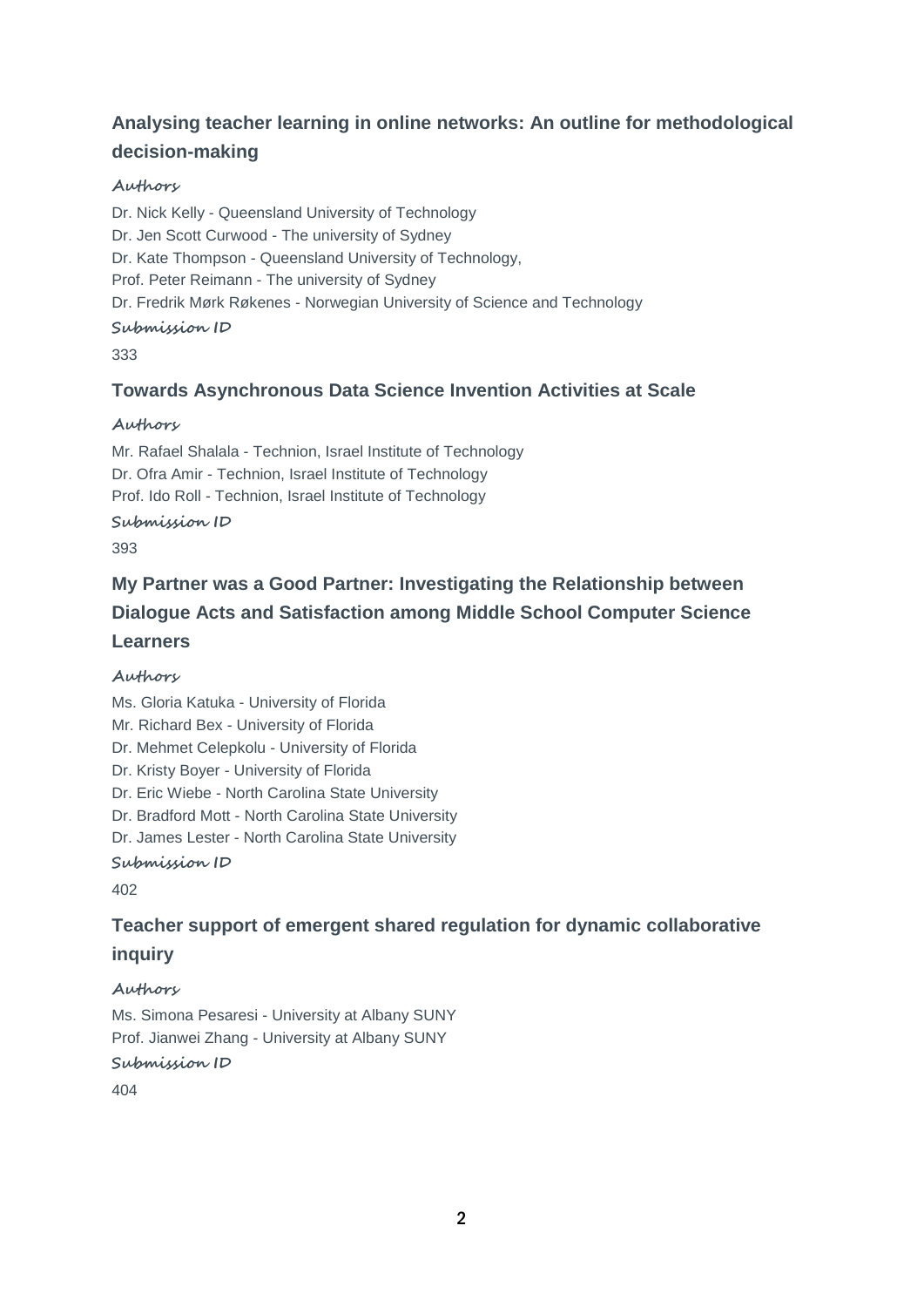# **Designing for equitable participation in collaborative game-based learning environments**

### **Authors**

Ms. Karyn Housh - Indiana University Dr. Asmalina Saleh - Indiana University Mr. Tanner Phillips - Indiana University Dr. Cindy Hmelo-Silver - Indiana University Dr. Krista Glazewski - Indiana University Dr. Seung Lee - North Carolina State University Dr. Bradford Mott - North Carolina State University Dr. James Lester - North Carolina State University **Submission ID**

405

## **Taking Transactivity Detection to a New Level**

#### **Authors**

Mr. James Fiacco - Carnegie Mellon University Mr. Ki-Won Haan - Carnegie Mellon University Dr. Anita Woolley - Carnegie Mellon University Dr. Carolyn Rose - Carnegie Mellon University **Submission ID**

459

## **How Real-Time Shared Gaze Visualizations Can Benefit Peer Teaching: A Qualitative Study**

#### **Authors**

Ms. Tonya Bryant - Harvard University Dr. Bertrand Schneider - Harvard University

## **Submission ID**

466

## **Challenging Joint Visual Attention as a Proxy for Collaborative Performance**

#### **Authors**

Dr. Kshitij Sharma - Norwegian University of Science and Technology Dr. Jennifer Olsen - University of San Diego Dr. Himanshu Verma - Ecole Polytechnique Federale de Lausanne Dr. Daniela Caballero - University of Chile Dr. Patrick Jermann - Ecole Polytechnique Federale de Lausanne **Submission ID**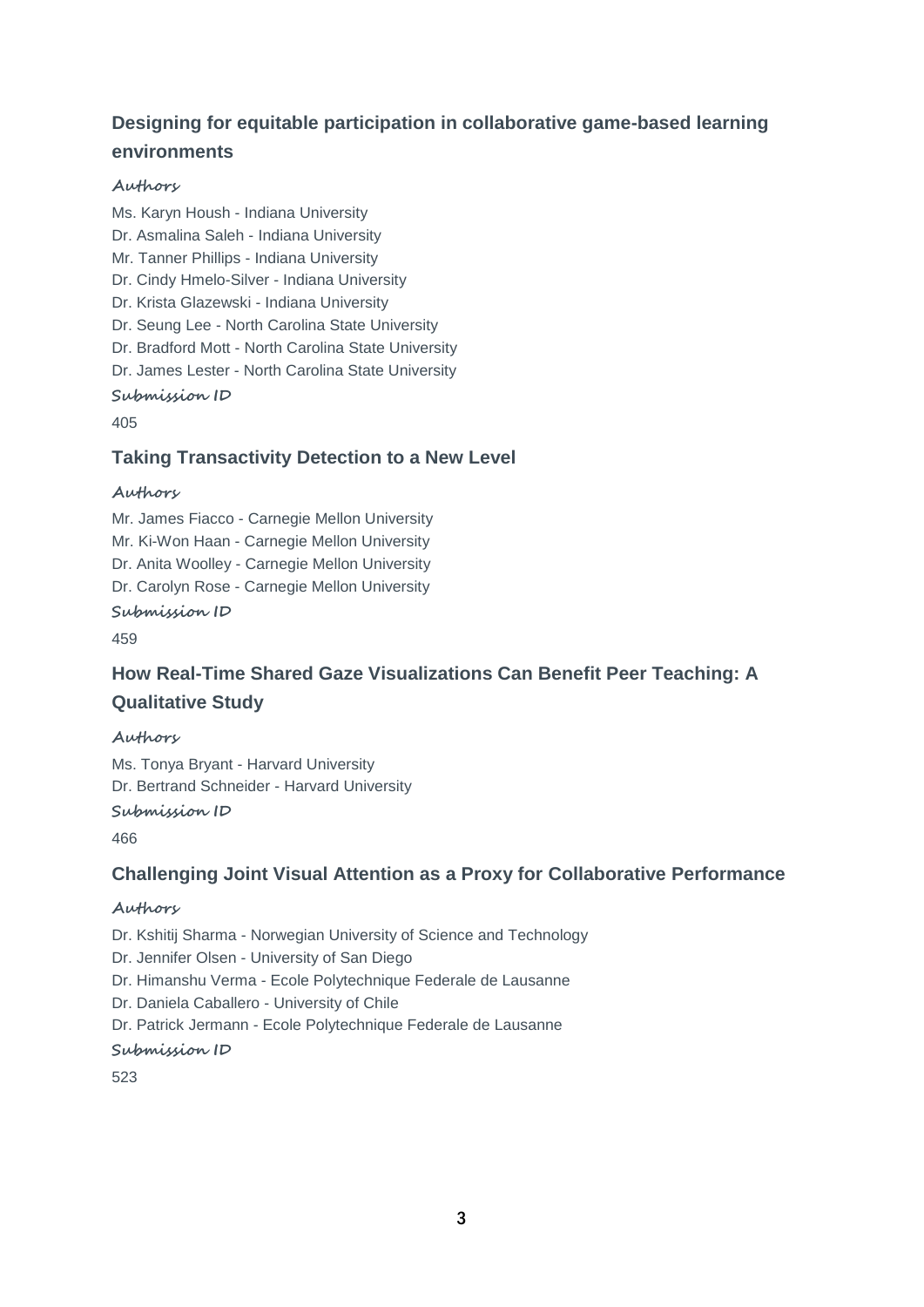# **"Houston, We Have a Problem!" Homogeneous Problem Perception, and Immediacy and Intensity of Strategy Use in Online Collaborative Learning**

## **Authors**

Dr. Martin Greisel - University of Augsburg Ms. Laura Spang - University of Augsburg Ms. Kerstin Viktoria Fett - University of Augsburg Ms. Nadine Melzner - Technical University of Munich Prof. Markus Dresel - University of Augsburg Prof. Ingo Kollar - University of Augsburg **Submission ID** 595

## **Who I Am, What I Know, and What I Want: An Epistemic Network Analysis of Student Identity Exploration**

## **Authors**

Dr. Amanda Barany - Drexel School of Education Dr. Yeyu Wang - University of Wisconsin - Madison Prof. David Williamson Shaffer - University of Wisconsin - Madison Prof. Aroutis Foster - Drexel School of Education

#### **Submission ID**

619

# **Using Idea Thread Mapper to Support Cross-Classroom "Super Talk" among Four Grade 5 Knowledge Building Communities**

## **Authors**

Dr. Guangji Yuan - The State University of New York Research Foundation Prof. Jianwei Zhang - University at Albany SUNY Dr. Mei-Hwa Chen - The State University of New York

#### **Submission ID**

624

## **Scripting Small Group Processes within a Learning Community**

#### **Authors**

Dr. Yanhong Li - LMU University of Munich Dr. Daniel Sommerhoff - IPN - Leibniz Institute for Science and Mathematics Education Prof. Stefan Ufer - LMU University of Munich Dr. Jim Slotta - University of Toronto **Submission ID**